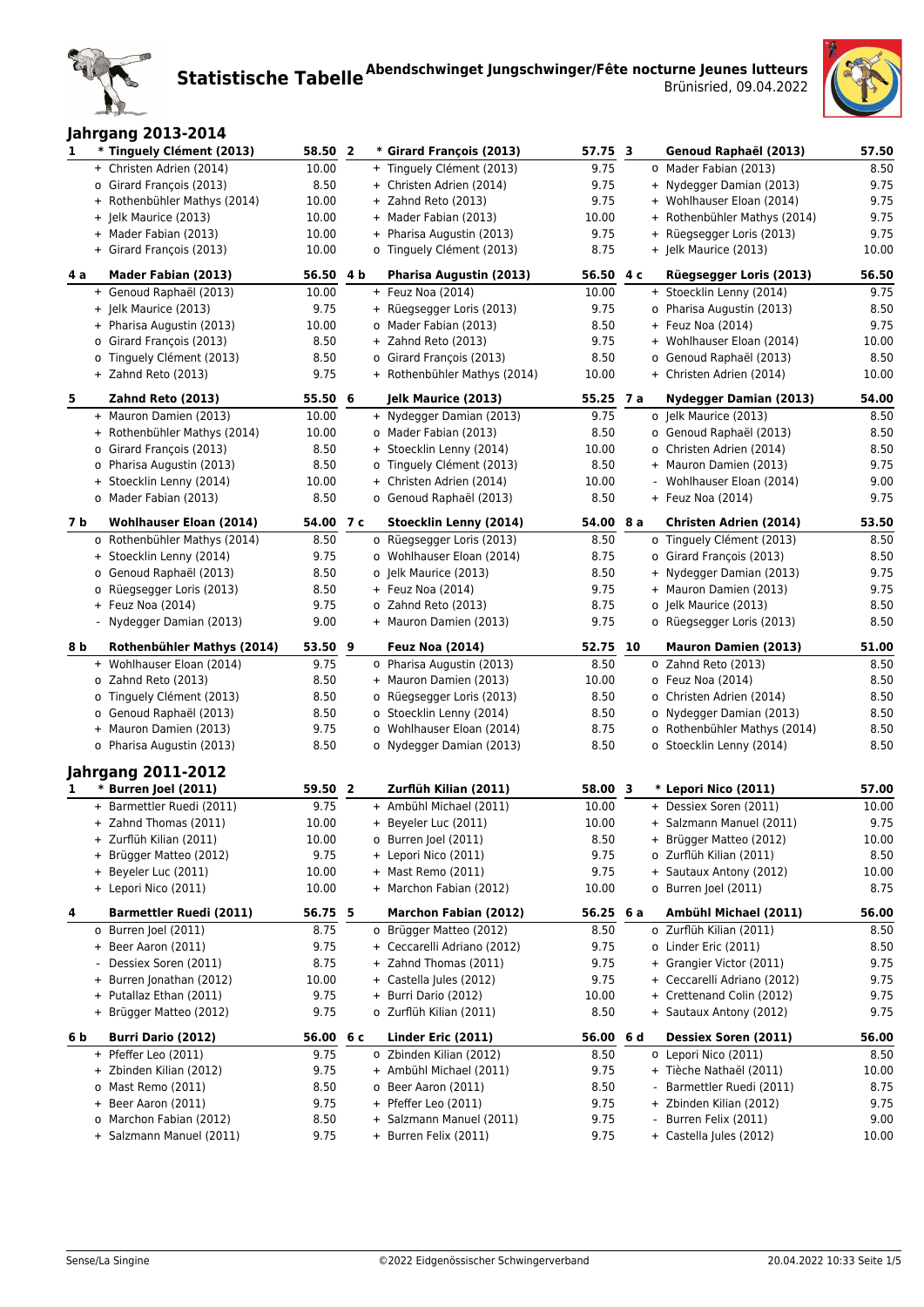



| 7    | <b>Brügger Matteo (2012)</b>                         | 55.50 8 a     |      | Beyeler Luc (2011)                                     | 55.25 8 b    |      | <b>Mast Remo (2011)</b>                              | 55.25         |
|------|------------------------------------------------------|---------------|------|--------------------------------------------------------|--------------|------|------------------------------------------------------|---------------|
|      | + Marchon Fabian (2012)                              | 10.00         |      | + Putallaz Ethan (2011)                                | 10.00        |      | + Tièche Nathaël (2011)                              | 10.00         |
|      | + Burren Jonathan (2012)                             | 10.00         |      | o Zurflüh Kilian (2011)                                | 8.50         |      | + Castella Jules (2012)                              | 9.75          |
|      | o Lepori Nico (2011)                                 | 8.50          |      | + Pfeffer Leo (2011)                                   | 9.75         |      | + Burri Dario (2012)                                 | 9.75          |
|      | o Burren Joel (2011)                                 | 8.50          |      | + Salzmann Manuel (2011)                               | 9.75         |      | o Sautaux Antony (2012)                              | 8.50          |
|      | + Beer Aaron (2011)                                  | 10.00         |      | o Burren Joel (2011)                                   | 8.50         |      | o Zurflüh Kilian (2011)                              | 8.50          |
|      | o Barmettler Ruedi (2011)                            | 8.50          |      | - Mast Remo (2011)                                     | 8.75         |      | - Beyeler Luc (2011)                                 | 8.75          |
| 8 с  | Grangier Victor (2011)                               | 55.25         | 8 d  | Zbinden Kilian (2012)                                  | 55.25 9      |      | <b>Sautaux Antony (2012)</b>                         | 55.00         |
|      | o Beer Aaron (2011)                                  | 8.50          |      | + Linder Eric (2011)                                   | 10.00        |      | o Salzmann Manuel (2011)                             | 8.50          |
|      | o Pfeffer Leo (2011)                                 | 8.50          |      | o Burri Dario (2012)                                   | 8.50         |      | + Burren Felix (2011)                                | 9.75          |
|      | o Ambühl Michael (2011)                              | 8.50          |      | o Sautaux Antony (2012)                                | 8.50         |      | + Zbinden Kilian (2012)                              | 10.00         |
|      | + Tièche Nathaël (2011)                              | 10.00         |      | o Dessiex Soren (2011)                                 | 8.50         |      | + Mast Remo (2011)                                   | 9.75          |
|      | + Nydegger Roman (2012)                              | 10.00         |      | + Zbinden Marvin (2012)                                | 9.75         |      | o Lepori Nico (2011)                                 | 8.50          |
|      | + Ceccarelli Adriano (2012)                          | 9.75          |      | + Zahnd Thomas (2011)                                  | 10.00        |      | o Ambühl Michael (2011)                              | 8.50          |
|      |                                                      |               |      |                                                        |              |      |                                                      |               |
| 10   | Castella Jules (2012)                                | 54.75         | 11   | Putallaz Ethan (2011)                                  | 54.50        | 12 a | <b>Burren Felix (2011)</b>                           | 54.25         |
|      | + Burren Felix (2011)                                | 9.75          |      | o Beyeler Luc (2011)                                   | 8.50         |      | o Castella Jules (2012)                              | 8.50          |
|      | o Mast Remo (2011)                                   | 8.50          |      | + Zbinden Marvin (2012)                                | 10.00        |      | o Sautaux Antony (2012)                              | 8.50          |
|      | o Marchon Fabian (2012)                              | 8.50          |      | - Burren Jonathan (2012)                               | 8.75         |      | + Toffel Rémy (2011)                                 | 10.00         |
|      | + Zahnd Thomas (2011)                                | 9.75          |      | + Nydegger Roman (2012)                                | 10.00        |      | + Crettenand Colin (2012)                            | 10.00         |
|      | + Burren Jonathan (2012)                             | 9.75          |      | o Barmettler Ruedi (2011)                              | 8.50         |      | Dessiex Soren (2011)                                 | 8.75          |
|      | o Dessiex Soren (2011)                               | 8.50          |      | - Beer Aaron (2011)                                    | 8.75         |      | o Linder Eric (2011)                                 | 8.50          |
| 12 b | Burren Jonathan (2012)                               | 54.25 13 a    |      | Beer Aaron (2011)                                      | 54.00 13 b   |      | Zahnd Thomas (2011)                                  | 54.00         |
|      | + Ceccarelli Adriano (2012)                          | 10.00         |      | + Grangier Victor (2011)                               | 9.75         |      | + Zbinden Marvin (2012)                              | 10.00         |
|      | o Brügger Matteo (2012)                              | 8.50          |      | o Barmettler Ruedi (2011)                              | 8.50         |      | o Burren Joel (2011)                                 | 8.50          |
|      | - Putallaz Ethan (2011)                              | 8.75          |      | + Linder Eric (2011)                                   | 10.00        |      | o Marchon Fabian (2012)                              | 8.50          |
|      | o Barmettler Ruedi (2011)                            | 8.50          |      | o Burri Dario (2012)                                   | 8.50         |      | o Castella Jules (2012)                              | 8.50          |
|      | o Castella Jules (2012)                              | 8.50          |      | o Brügger Matteo (2012)                                | 8.50         |      | + Pfeffer Leo (2011)                                 | 10.00         |
|      | + Crettenand Colin (2012)                            | 10.00         |      | - Putallaz Ethan (2011)                                | 8.75         |      | o Zbinden Kilian (2012)                              | 8.50          |
| 14 a | Ceccarelli Adriano (2012)                            | 53.75         | 14 b | Salzmann Manuel (2011)                                 | 53.75 14 c   |      | Tièche Nathaël (2011)                                | 53.75         |
|      |                                                      |               |      |                                                        |              |      |                                                      |               |
|      | o Burren Jonathan (2012)                             | 8.50          |      | + Sautaux Antony (2012)                                | 10.00        |      | o Mast Remo (2011)                                   | 8.50          |
|      | o Marchon Fabian (2012)                              | 8.50          |      | o Lepori Nico (2011)                                   | 8.50         |      | o Dessiex Soren (2011)                               | 8.50          |
|      | + Zbinden Marvin (2012)                              | 9.75          |      | + Crettenand Colin (2012)                              | 9.75         |      | o Nydegger Roman (2012)                              | 8.50          |
|      | o Ambühl Michael (2011)                              | 8.50          |      | o Beyeler Luc (2011)                                   | 8.50         |      | o Grangier Victor (2011)                             | 8.50          |
|      | + Nydegger Roman (2012)                              | 10.00         |      | o Linder Eric (2011)                                   | 8.50         |      | + Toffel Rémy (2011)                                 | 10.00         |
|      | o Grangier Victor (2011)                             | 8.50          |      | o Burri Dario (2012)                                   | 8.50         |      | + Zbinden Marvin (2012)                              | 9.75          |
|      | 15 a Crettenand Colin (2012)                         | 52.75         | 15 b | Pfeffer Leo (2011)                                     | 52.75 16     |      | Nydegger Roman (2012)                                | 52.50         |
|      | - Toffel Rémy (2011)                                 | 9.00          |      | o Burri Dario (2012)                                   | 8.50         |      | - Toffel Rémy (2011)                                 | 8.75          |
|      | + Nydegger Roman (2012)                              | 9.75          |      | + Grangier Victor (2011)                               | 10.00        |      | o Crettenand Colin (2012)                            | 8.50          |
|      | o Salzmann Manuel (2011)                             | 8.50          |      | o Beyeler Luc (2011)                                   | 8.50         |      | + Tièche Nathaël (2011)                              | 9.75          |
|      | o Burren Felix (2011)                                | 8.50          |      | o Linder Eric (2011)                                   | 8.50         |      | o Putallaz Ethan (2011)                              | 8.50          |
|      | o Ambühl Michael (2011)                              | 8.50          |      | o Zahnd Thomas (2011)                                  | 8.50         |      | o Ceccarelli Adriano (2012)                          | 8.50          |
|      | o Burren Jonathan (2012)                             | 8.50          |      | - Toffel Rémy (2011)                                   | 8.75         |      | o Grangier Victor (2011)                             | 8.50          |
| 17   | Toffel Rémy (2011)                                   | 52.00 18      |      | Zbinden Marvin (2012)                                  | 51.25        |      |                                                      |               |
|      | - Crettenand Colin (2012)                            | 8.75          |      | o Zahnd Thomas (2011)                                  | 8.50         |      |                                                      |               |
|      | - Nydegger Roman (2012)                              | 8.75          |      | o Putallaz Ethan (2011)                                | 8.50         |      |                                                      |               |
|      | o Burren Felix (2011)                                | 8.50          |      | o Ceccarelli Adriano (2012)                            | 8.50         |      |                                                      |               |
|      | - Zbinden Marvin (2012)                              | 8.75          |      | - Toffel Rémy (2011)                                   | 8.75         |      |                                                      |               |
|      | o Tièche Nathaël (2011)                              | 8.50          |      | o Zbinden Kilian (2012)                                | 8.50         |      |                                                      |               |
|      | - Pfeffer Leo (2011)                                 | 8.75          |      | o Tièche Nathaël (2011)                                | 8.50         |      |                                                      |               |
|      | <b>Jahrgang 2009-2010</b>                            |               |      |                                                        |              |      |                                                      |               |
| 1    | * Girard Noé (2009)                                  | 58.75 2 a     |      | Bähler Dario (2009)                                    | 57.25 2 b    |      | Krummen Matthias (2009)                              | 57.25         |
|      | + Gerber Janis (2009)                                | 9.75          |      | + Grossmann Aloïs (2009)                               | 9.75         |      | + Buchs Yanick (2009)                                | 9.75          |
|      | + Burren Benjamin (2009)                             | 9.75          |      | + Stritt Beni (2009)                                   | 9.75         |      | + Castella Martin (2009)                             | 10.00         |
|      | + Bähler Dario (2009)                                | 9.75          |      | o Girard Noé (2009)                                    | 8.50         |      | Näpflin Andreas (2009)                               | 8.75          |
|      | + Guggisberg Michael (2009)                          | 9.75          |      | + Burren Benjamin (2009)                               | 9.75         |      | + Pharisa Samuel (2009)                              | 10.00         |
|      | + Näpflin Andreas (2009)<br>+ Grossmann Aloïs (2009) | 9.75<br>10.00 |      | + Pharisa Samuel (2009)<br>+ Guggisberg Michael (2009) | 9.75<br>9.75 |      | Stirnimann Jayson (2009)<br>+ Achermann Robin (2010) | 8.75<br>10.00 |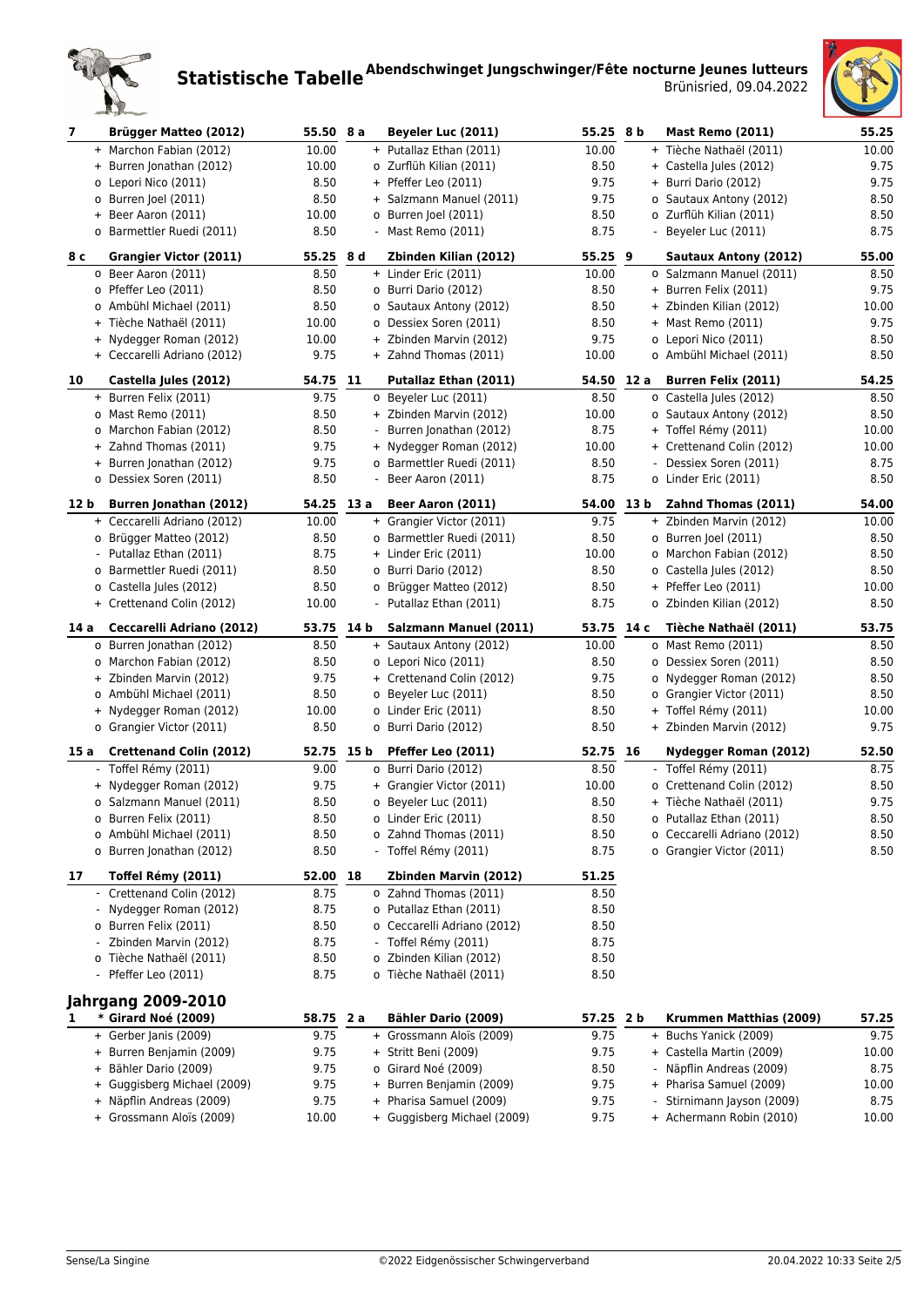



| 3 a                      | * Grossmann Aloïs (2009)                           | 57.00 3 b          |     | Näpflin Andreas (2009)                                   | 57.00            | 4а   | Haldemann Philipp (2009)                            | 56.25         |
|--------------------------|----------------------------------------------------|--------------------|-----|----------------------------------------------------------|------------------|------|-----------------------------------------------------|---------------|
|                          | o Bähler Dario (2009)                              | 8.50               |     | + Michellod Maksymiliann (2009)                          | 10.00            |      | - Pharisa Samuel (2009)                             | 8.75          |
|                          | + Gsponer Iven (2010)                              | 9.75               |     | + Schenk Mathias (2009)                                  | 10.00            |      | + Michellod Maksymiliann (2009)                     | 9.75          |
|                          | + Stritt Beni (2009)                               | 10.00              |     | - Krummen Matthias (2009)                                | 8.75             |      | + Nussbaum Quentin (2010)                           | 9.75          |
|                          | + Schaar Emilian (2010)                            | 10.00              |     | + Stettler Lucas (2009)                                  | 9.75             |      | o Niederberger Julian (2009)                        | 8.50          |
|                          | + Niederberger Julian (2009)                       | 10.00              |     | o Girard Noé (2009)                                      | 8.50             |      | + Buchs Yanick (2009)                               | 9.75          |
|                          | o Girard Noé (2009)                                | 8.75               |     | + Moret Tristan (2009)                                   | 10.00            |      | + Castella Martin (2009)                            | 9.75          |
| 4 b                      | <b>Burren Benjamin (2009)</b>                      | 56.25              | 4 с | <b>Guggisberg Michael (2009)</b>                         | 56.25 5          |      | Stirnimann Jayson (2009)                            | 56.00         |
|                          | + Crettenand Hugo (2010)                           | 9.75               |     | + Piller Jonas (2009)                                    | 9.75             |      | + Stettler Lucas (2009)                             | 9.75          |
|                          | o Girard Noé (2009)                                | 8.50               |     | + Wittwer Len (2009)                                     | 9.75             |      |                                                     | 8.75          |
|                          |                                                    |                    |     |                                                          |                  |      | - Moret Tristan (2009)                              |               |
|                          | + Castella Martin (2009)                           | 9.75               |     | + Gerber Lukas (2009)                                    | 9.75             |      | + Wittwer Len (2009)                                | 10.00         |
|                          | o Bähler Dario (2009)                              | 8.50               |     | o Girard Noé (2009)                                      | 8.50             |      | + Gerber Lukas (2009)                               | 9.75          |
|                          | + Brodard Florian (2010)                           | 9.75               |     | + Achermann Robin (2010)                                 | 10.00            |      | - Krummen Matthias (2009)                           | 8.75          |
|                          | + Sciotto Vincent (2009)                           | 10.00              |     | o Bähler Dario (2009)                                    | 8.50             |      | - Gerber Janis (2009)                               | 9.00          |
| 6 a                      | Gerber Janis (2009)                                | 55.75 6 b          |     | Gerber Lukas (2009)                                      | 55.75            | 6 с  | Pharisa Samuel (2009)                               | 55.75         |
|                          | o Girard Noé (2009)                                | 8.50               |     | + Tinguely Benjamin (2010)                               | 10.00            |      | - Haldemann Philipp (2009)                          | 8.75          |
|                          | + Sciotto Vincent (2009)                           | 9.75               |     | + Niederberger Julian (2009)                             | 10.00            |      | + Wütherich Simon (2010)                            | 10.00         |
|                          | + Tinguely Benjamin (2010)                         | 10.00              |     | o Guggisberg Michael (2009)                              | 8.50             |      | + Schaar Emilian (2010)                             | 9.75          |
|                          | Piller Jonas (2009)                                | 8.75               |     | o Stirnimann Jayson (2009)                               | 8.50             |      | o Krummen Matthias (2009)                           | 8.75          |
|                          | + Wittwer Len (2009)                               | 9.75               |     | + Piller Jonas (2009)                                    | 10.00            |      | o Bähler Dario (2009)                               | 8.50          |
|                          | - Stirnimann Jayson (2009)                         | 9.00               |     | - Niederberger Julian (2009)                             | 8.75             |      | + Dessiex Rodrick (2010)                            | 10.00         |
| 6 d                      | <b>Rolli Marc (2010)</b>                           | 55.75 7            |     | Niederberger Julian (2009)                               | 55.50            | 8 a  | Moret Tristan (2009)                                | 55.25         |
|                          | o Stritt Beni (2009)                               | 8.50               |     | + Sciotto Vincent (2009)                                 | 10.00            |      | + Wütherich David (2009)                            | 9.75          |
|                          | o Crettenand Hugo (2010)                           | 8.50               |     | o Gerber Lukas (2009)                                    | 8.50             |      | - Stirnimann Jayson (2009)                          | 8.75          |
|                          | + Maison Leo (2009)                                | 10.00              |     | + Moret Tristan (2009)                                   | 9.75             |      | o Niederberger Julian (2009)                        | 8.50          |
|                          | Dessiex Rodrick (2010)                             | 9.00               |     | + Haldemann Philipp (2009)                               | 10.00            |      | + Nussbaum Quentin (2010)                           | 10.00         |
|                          | + Imhasly Kian (2010)                              | 9.75               |     | o Grossmann Aloïs (2009)                                 | 8.50             |      | + Stettler Lucas (2009)                             | 9.75          |
|                          | + Tinguely Benjamin (2010)                         | 10.00              |     | - Gerber Lukas (2009)                                    | 8.75             |      | o Näpflin Andreas (2009)                            | 8.50          |
| 8 b                      | Piller Jonas (2009)                                | 55.25              | 8 с | Achermann Robin (2010)                                   | 55.25            | 8 d  | Wittwer Len (2009)                                  | 55.25         |
|                          | o Guggisberg Michael (2009)                        | 8.50               |     | o Castella Martin (2009)                                 | 8.50             |      | + Dessiex Rodrick (2010)                            | 10.00         |
|                          | + Wütherich David (2009)                           | 10.00              |     | + Imhasly Kian (2010)                                    | 10.00            |      | o Guggisberg Michael (2009)                         | 8.50          |
|                          | + Keiser Kilian (2010)                             | 9.75               |     | + Buchs Yanick (2009)                                    | 10.00            |      | o Stirnimann Jayson (2009)                          | 8.50          |
| $\overline{\phantom{a}}$ | Gerber Janis (2009)                                | 8.75               |     | + Crettenand Hugo (2010)                                 | 9.75             |      | + Schenk Mathias (2009)                             | 10.00         |
|                          | o Gerber Lukas (2009)                              | 8.50               |     | o Guggisberg Michael (2009)                              | 8.50             |      | o Gerber Janis (2009)                               | 8.50          |
|                          | + Crettenand Hugo (2010)                           | 9.75               |     | o Krummen Matthias (2009)                                | 8.50             |      | + Schaar Emilian (2010)                             | 9.75          |
| 9 a                      | <b>Buchs Yanick (2009)</b>                         | 55.00 9 b          |     | Castella Martin (2009)                                   | 55.00            | 9 с  | <b>Sciotto Vincent (2009)</b>                       | 55.00         |
|                          | o Krummen Matthias (2009)                          | 8.75               |     | + Achermann Robin (2010)                                 | 9.75             |      | o Niederberger Julian (2009)                        | 8.50          |
|                          | + Dessiex Rodrick (2010)                           | 9.75               |     | o Krummen Matthias (2009)                                | 8.50             |      | o Gerber Janis (2009)                               | 8.50          |
|                          | o Achermann Robin (2010)                           | 8.50               |     | o Burren Benjamin (2009)                                 | 8.50             |      | + Michellod Maksymiliann (2009)                     | 9.75          |
|                          | Keiser Kilian (2010)                               | 9.75               |     | + Gsponer Iven (2010)                                    | 10.00            |      | + Imhasly Kian (2010)                               | 9.75          |
|                          | o Haldemann Philipp (2009)                         | 8.50               |     | + Crettenand Hugo (2010)                                 | 9.75             |      | + Schenk Mathias (2009)                             | 10.00         |
|                          | + Fankhauser Lukas (2009)                          | 9.75               |     | o Haldemann Philipp (2009)                               | 8.50             |      | o Burren Benjamin (2009)                            | 8.50          |
| 10                       | Gsponer Iven (2010)                                | 54.75 11 a         |     | Stritt Beni (2009)                                       | 54.25 11 b       |      | <b>Dessiex Rodrick (2010)</b>                       | 54.25         |
|                          | o Schenk Mathias (2009)                            | 8.50               |     | + Rolli Marc (2010)                                      | 9.75             |      | o Wittwer Len (2009)                                | 8.50          |
|                          | o Grossmann Aloïs (2009)                           | 8.50               |     | o Bähler Dario (2009)                                    | 8.50             |      | o Buchs Yanick (2009)                               | 8.75          |
|                          | + Fankhauser Lukas (2009)                          | 9.75               |     | o Grossmann Aloïs (2009)                                 | 8.50             |      | + Wütherich David (2009)                            | 9.75          |
|                          | o Castella Martin (2009)                           | 8.50               |     | + Tinguely Benjamin (2010)                               | 9.75             |      | Rolli Marc (2010)                                   | 9.00          |
|                          | + Maison Leo (2009)                                | 9.75               |     | - Schaar Emilian (2010)                                  | 9.00             |      | + Nussbaum Quentin (2010)                           | 9.75          |
|                          | + Brodard Florian (2010)                           | 9.75               |     | - Stettler Lucas (2009)                                  | 8.75             |      | o Pharisa Samuel (2009)                             | 8.50          |
|                          |                                                    |                    |     |                                                          |                  |      |                                                     |               |
| 11 c                     | <b>Stettler Lucas (2009)</b>                       | 54.25 12 a         |     | Keiser Kilian (2010)                                     | 54.00<br>9.75    | 12 b | Schaar Emilian (2010)<br>+ Maison Leo (2009)        | 54.00<br>9.75 |
|                          | o Stirnimann Jayson (2009)<br>+ Maison Leo (2009)  | 8.50<br>10.00      |     | + Imhasly Kian (2010)<br>- Nussbaum Quentin (2010)       | 8.75             |      | + Brodard Florian (2010)                            | 9.75          |
|                          | + Schenk Mathias (2009)                            | 10.00              |     | o Piller Jonas (2009)                                    | 8.50             |      | o Pharisa Samuel (2009)                             | 8.50          |
|                          |                                                    |                    |     |                                                          |                  |      |                                                     |               |
|                          | o Näpflin Andreas (2009)<br>o Moret Tristan (2009) | 8.50<br>8.50       |     | o Buchs Yanick (2009)<br>o Fankhauser Lukas (2009)       | 8.50<br>8.50     |      | o Grossmann Aloïs (2009)<br>Stritt Beni (2009)      | 8.50<br>9.00  |
|                          | Stritt Beni (2009)                                 | 8.75               |     | + Wütherich Simon (2010)                                 | 10.00            |      | o Wittwer Len (2009)                                | 8.50          |
|                          |                                                    |                    |     |                                                          |                  |      |                                                     |               |
| 12 c                     | Crettenand Hugo (2010)<br>o Burren Benjamin (2009) | 54.00 12 d<br>8.50 |     | <b>Tinguely Benjamin (2010)</b><br>o Gerber Lukas (2009) | 54.00 13<br>8.50 |      | Fankhauser Lukas (2009)<br>o Brodard Florian (2010) | 53.75<br>8.50 |
|                          | + Rolli Marc (2010)                                | 10.00              |     | + Fankhauser Lukas (2009)                                | 9.75             |      | o Tinguely Benjamin (2010)                          | 8.50          |
| $+$                      | Brodard Florian (2010)                             | 10.00              |     | o Gerber Janis (2009)                                    | 8.50             |      | o Gsponer Iven (2010)                               | 8.50          |
|                          | o Achermann Robin (2010)                           | 8.50               |     | o Stritt Beni (2009)                                     | 8.75             |      | + Maison Leo (2009)                                 | 9.75          |
|                          | o Castella Martin (2009)                           | 8.50               |     | + Wütherich David (2009)                                 | 10.00            |      | + Keiser Kilian (2010)                              | 10.00         |
|                          | o Piller Jonas (2009)                              | 8.50               |     | o Rolli Marc (2010)                                      | 8.50             |      | o Buchs Yanick (2009)                               | 8.50          |
|                          |                                                    |                    |     |                                                          |                  |      |                                                     |               |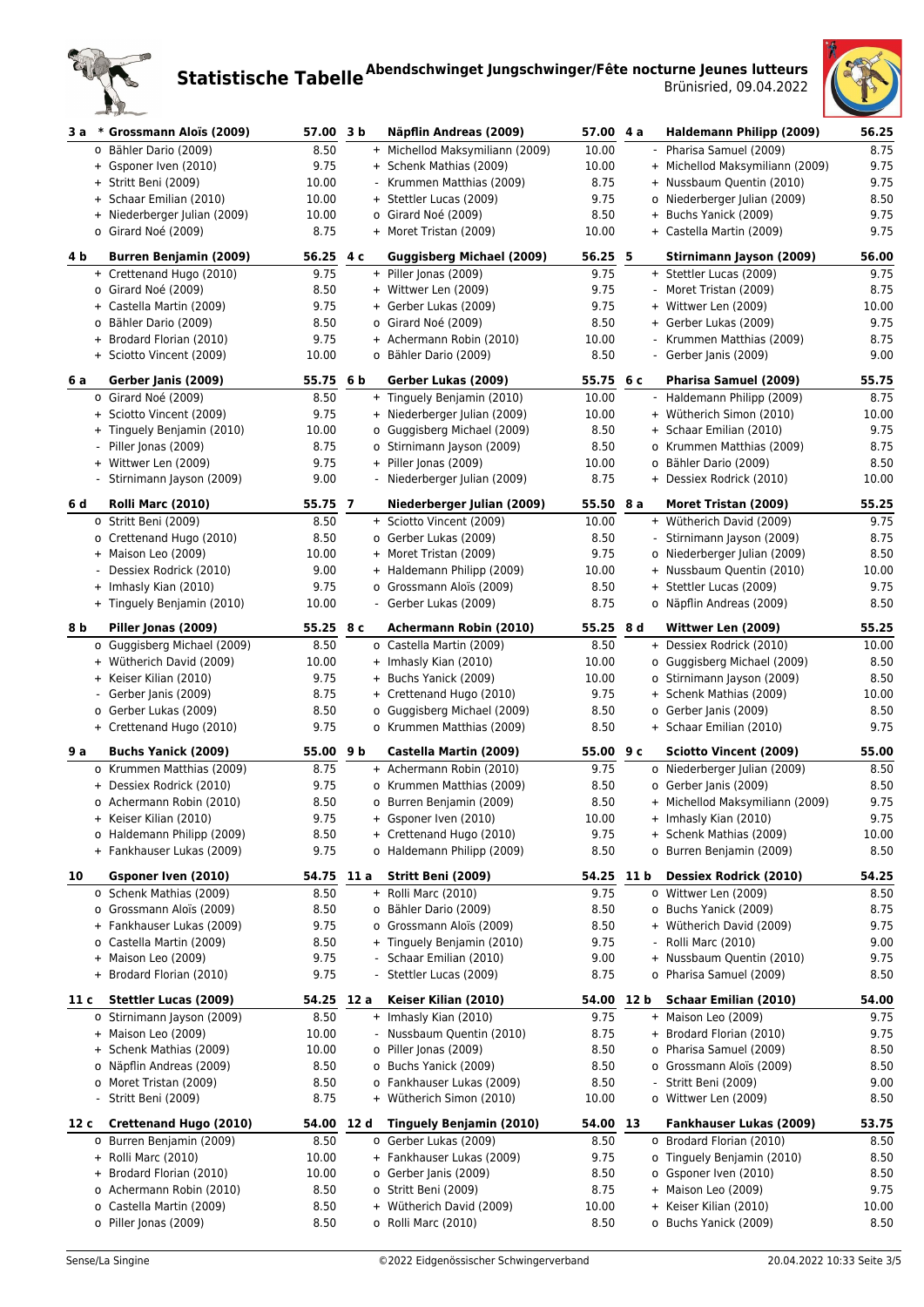



| 14   | <b>Brodard Florian (2010)</b>                             | 53.50 15  |                         | <b>Nussbaum Quentin (2010)</b>   | 53.25 | 16 a | Michellod Maksymiliann (2009)  | 53.00 |
|------|-----------------------------------------------------------|-----------|-------------------------|----------------------------------|-------|------|--------------------------------|-------|
|      | + Fankhauser Lukas (2009)                                 | 9.75      |                         | + Wütherich Simon (2010)         | 10.00 |      | o Näpflin Andreas (2009)       | 8.50  |
|      | o Schaar Emilian (2010)                                   | 8.50      |                         | - Keiser Kilian (2010)           | 8.75  |      | o Haldemann Philipp (2009)     | 8.50  |
|      | o Crettenand Hugo (2010)                                  | 8.50      |                         | o Haldemann Philipp (2009)       | 8.50  |      | o Sciotto Vincent (2009)       | 8.50  |
|      | + Wütherich Simon (2010)                                  | 9.75      |                         | o Moret Tristan (2009)           | 8.50  |      | - Wütherich David (2009)       | 8.75  |
|      | o Burren Benjamin (2009)                                  | 8.50      |                         | o Dessiex Rodrick (2010)         | 8.50  |      | Wütherich Simon (2010)         | 9.00  |
|      | o Gsponer Iven (2010)                                     | 8.50      |                         | - Schenk Mathias (2009)          | 9.00  |      | + Maison Leo (2009)            | 9.75  |
| 16 b | <b>Schenk Mathias (2009)</b>                              | 53.00     | 17                      | <b>Wütherich David (2009)</b>    | 52.50 | 18   | Imhasly Kian (2010)            | 52.25 |
|      | + Gsponer Iven (2010)                                     | 10.00     |                         | o Moret Tristan (2009)           | 8.50  |      | o Keiser Kilian (2010)         | 8.50  |
|      | o Näpflin Andreas (2009)                                  | 8.50      |                         | o Piller Jonas (2009)            | 8.50  |      | o Achermann Robin (2010)       | 8.50  |
|      | o Stettler Lucas (2009)                                   | 8.50      |                         | o Dessiex Rodrick (2010)         | 8.50  |      | + Wütherich Simon (2010)       | 9.75  |
|      | o Wittwer Len (2009)                                      | 8.50      |                         | - Michellod Maksymiliann (2009)  | 8.75  |      | o Sciotto Vincent (2009)       | 8.50  |
|      | o Sciotto Vincent (2009)                                  | 8.50      |                         | o Tinguely Benjamin (2010)       | 8.50  |      | o Rolli Marc (2010)            | 8.50  |
|      | - Nussbaum Quentin (2010)                                 | 9.00      |                         | + Imhasly Kian (2010)            | 9.75  |      | o Wütherich David (2009)       | 8.50  |
| 19   | Wütherich Simon (2010)                                    | 51.50 20  |                         | Maison Leo (2009)                | 51.00 |      |                                |       |
|      | o Nussbaum Quentin (2010)                                 | 8.50      |                         | o Schaar Emilian (2010)          | 8.50  |      |                                |       |
|      | o Pharisa Samuel (2009)                                   | 8.50      |                         | o Stettler Lucas (2009)          | 8.50  |      |                                |       |
|      | o Imhasly Kian (2010)                                     | 8.50      |                         | o Rolli Marc (2010)              | 8.50  |      |                                |       |
|      | o Brodard Florian (2010)                                  | 8.50      |                         | o Fankhauser Lukas (2009)        | 8.50  |      |                                |       |
|      | Michellod Maksymiliann (2009)<br>$\overline{\phantom{a}}$ | 9.00      |                         | o Gsponer Iven (2010)            | 8.50  |      |                                |       |
|      | o Keiser Kilian (2010)                                    | 8.50      |                         | o Michellod Maksymiliann (2009)  | 8.50  |      |                                |       |
|      | <b>Jahrgang 2007-2008</b>                                 |           |                         |                                  |       |      |                                |       |
| 1    | * Zimmermann Joel (2007)                                  | 59.50     | $\overline{\mathbf{2}}$ | * Lauper Tobias (2007)           | 58.50 | 3    | Pellet Leon (2007)             | 57.75 |
|      | + Linder Laurent (2007)                                   | 9.75      |                         | + Cardinaux Nathaël (2008)       | 9.75  |      | + Moret Nicolas (2008)         | 9.75  |
|      | + Zbinden Roman (2007)                                    | 10.00     |                         | + Tissot Maxence (2008)          | 10.00 |      | + Rindlisbacher Jan (2007)     | 9.75  |
|      | + Sauthier Bastien (2007)                                 | 10.00     |                         | + Dominé Dylan (2007)            | 10.00 |      | + Torche Louis (2007)          | 9.75  |
|      | + Grandgirard Nathan (2007)                               | 9.75      |                         | + Pellet Leon (2007)             | 10.00 |      | o Lauper Tobias (2007)         | 8.50  |
|      | + Genoud Robin (2007)                                     | 10.00     |                         | + Zbinden Roman (2007)           | 10.00 |      | + Rolli Michael (2007)         | 10.00 |
|      | + Lauper Tobias (2007)                                    | 10.00     |                         | o Zimmermann Joel (2007)         | 8.75  |      | + Sauthier Bastien (2007)      | 10.00 |
| 4а   | Linder Laurent (2007)                                     | 57.00 4 b |                         | Genoud Robin (2007)              | 57.00 | 4 с  | Zbinden Roman (2007)           | 57.00 |
|      | o Zimmermann Joel (2007)                                  | 8.50      |                         | + Schenk Samuel (2007)           | 10.00 |      | + Gerber Andi (2007)           | 10.00 |
|      | + Ulrich Nicolas (2007)                                   | 10.00     |                         | o Sauthier Bastien (2007)        | 8.50  |      | o Zimmermann Joel (2007)       | 8.50  |
|      | - Wüthrich Ueli (2007)                                    | 8.75      |                         | + Bielmann Benjamin (2007)       | 10.00 |      | + Stucki Christof (2008)       | 10.00 |
|      | + Gendre Sulian (2008)                                    | 10.00     |                         | + Crettaz Logan (2007)           | 10.00 |      | + Tissot Arnaud (2008)         | 10.00 |
|      | + Schenk Levin (2008)                                     | 9.75      |                         | o Zimmermann Joel (2007)         | 8.50  |      | o Lauper Tobias (2007)         | 8.50  |
|      | + Amacker Nico (2008)                                     | 10.00     |                         | + Rossier Rayan (2007)           | 10.00 |      | + Mathis Andrin (2008)         | 10.00 |
| 5    | Cardinaux Nathaël (2008)                                  | 56.75 6 a |                         | Wüthrich Ueli (2007)             | 56.50 | 6 b  | <b>Sauthier Bastien (2007)</b> | 56.50 |
|      | o Lauper Tobias (2007)                                    | 8.50      |                         | o Sauthier Bastien (2007)        | 8.50  |      | + Wüthrich Ueli (2007)         | 9.75  |
|      | + Kunkler Elia (2007)                                     | 10.00     |                         | + Rigolet Fabien (2008)          | 10.00 |      | + Genoud Robin (2007)          | 10.00 |
|      | + König Manuel (2008)                                     | 9.75      |                         | - Linder Laurent (2007)          | 8.75  |      | o Zimmermann Joel (2007)       | 8.50  |
|      | + Dominé Dylan (2007)                                     | 9.75      |                         | + Castella Lucien (2007)         | 9.75  |      | + Gerber Andi (2007)           | 9.75  |
|      | o Sauthier Bastien (2007)                                 | 8.75      |                         | + Crettaz Logan (2007)           | 9.75  |      | + Cardinaux Nathaël (2008)     | 10.00 |
|      | + Tissot Arnaud (2008)                                    | 10.00     |                         | + Von Niederhausern David (2007) | 9.75  |      | o Pellet Leon (2007)           | 8.50  |
| 6 с  | Tissot Maxence (2008)                                     | 56.50 7   |                         | Torche Louis (2007)              | 56.25 | 8 a  | Amacker Nico (2008)            | 56.00 |
|      | + Bielmann Benjamin (2007)                                | 10.00     |                         | + Boschung Levin (2008)          | 9.75  |      | + Burren Lorin (2008)          | 9.75  |
|      | o Lauper Tobias (2007)                                    | 8.50      |                         | + Rossier Rayan (2007)           | 9.75  |      | + Mathis Andrin (2008)         | 10.00 |
|      | o Gerber Andi (2007)                                      | 8.50      |                         | o Pellet Leon (2007)             | 8.50  |      | Von Niederhausern David (2007) | 8.75  |
|      | + König Manuel (2008)                                     | 9.75      |                         | + Wyssen Luca (2008)             | 9.75  |      | + Schenk Levin (2008)          | 10.00 |
|      | + Kunkler Elia (2007)                                     | 9.75      |                         | + Rindlisbacher Jan (2007)       | 9.75  |      | Grandgirard Nathan (2007)      | 9.00  |
|      | + Schenk Levin (2008)                                     | 10.00     |                         | - Grandgirard Nathan (2007)      | 8.75  |      | o Linder Laurent (2007)        | 8.50  |
| 8 b  | Grandgirard Nathan (2007)                                 | 56.00 9 a |                         | Rolli Michael (2007)             | 55.50 | 9 b  | Rossier Rayan (2007)           | 55.50 |
|      | + Schenk Levin (2008)                                     | 10.00     |                         | + Rigolet Fabien (2008)          | 9.75  |      | + Kunkler Elia (2007)          | 9.75  |
|      | + Stucki Christof (2008)                                  | 9.75      |                         | + Tissot Arnaud (2008)           | 10.00 |      | o Torche Louis (2007)          | 8.50  |
|      | + Rolli Michael (2007)                                    | 9.75      |                         | o Grandgirard Nathan (2007)      | 8.50  |      | Rindlisbacher Jan (2007)       | 8.75  |
|      | o Zimmermann Joel (2007)                                  | 8.50      |                         | - Von Niederhausern David (2007) | 8.75  |      | + Burren Lorin (2008)          | 10.00 |
|      | - Amacker Nico (2008)                                     | 9.00      |                         | o Pellet Leon (2007)             | 8.50  |      | + Schenk Samuel (2007)         | 10.00 |
|      | - Torche Louis (2007)                                     | 9.00      |                         | + Crettaz Logan (2007)           | 10.00 |      | o Genoud Robin (2007)          | 8.50  |